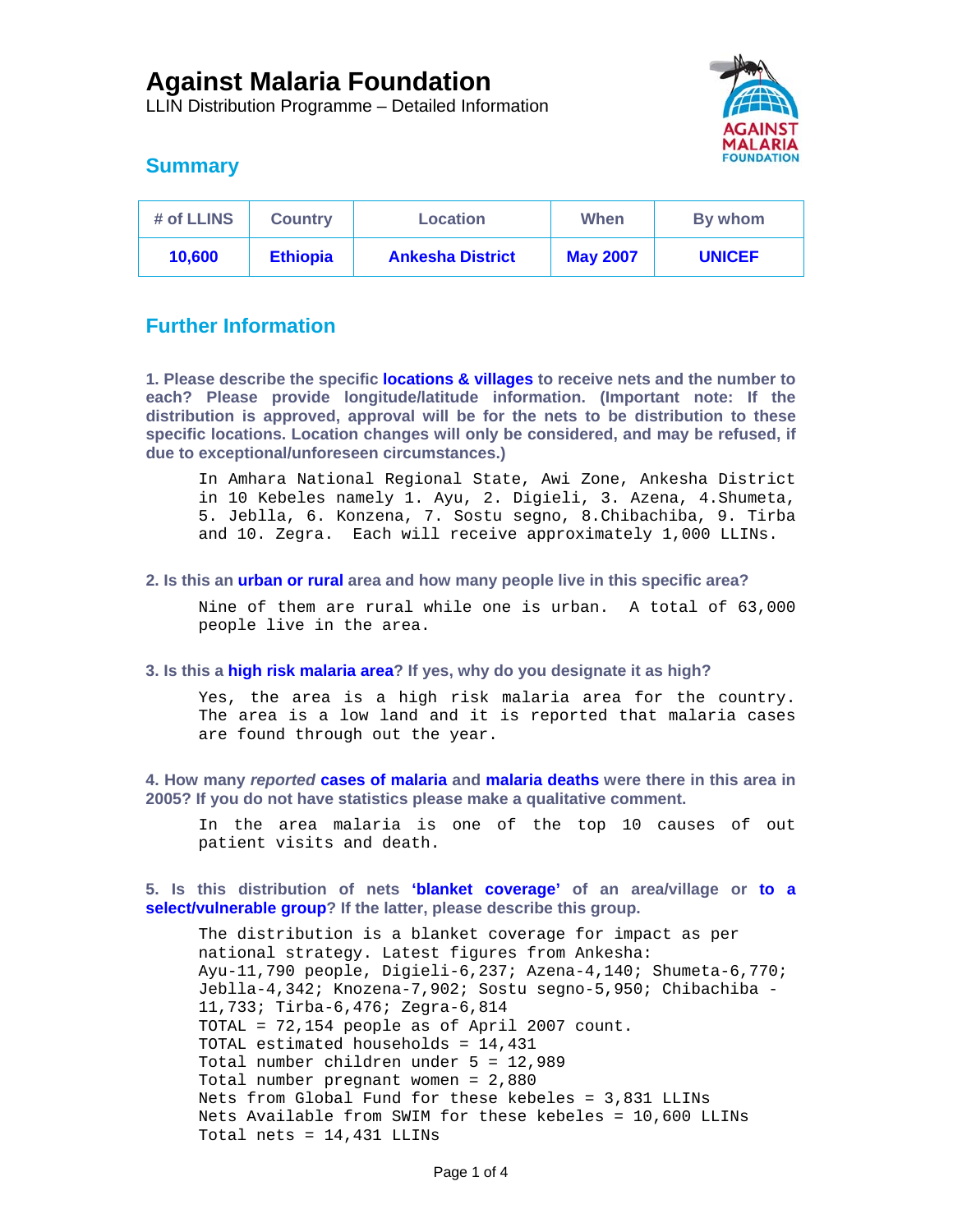This is enough to give every household 2 LLINs, as per national ITN policy and strategy. In Ethiopia this is called blanket coverage.

Average number of sleeping places in Amhara has been found to be 2 sleeping places per household (NETMARK KAP survey, 2006). Thus 2 nets per household estimated to protect 5 people. Therefore 14,431 LLINs expected to protect 72,155 people in above 10 kebeles (villages) or 100% coverage.

### **6. What is the existing level of ITN use in this area? Are there existing bednet distribution programmes in this area?**

The ITN use in the area was less than 10%. Currently there is only a planned bed net distribution programme. As described above: Global funds (GFATM Round 5, Year 2 nets procured b UNICEF) will fill in remaining gap of 3,831 LLINs.

And all surrounding communities outside the ten SWIM kebeles have and will receive blanket coverage of LLINs supplied by the Carter Center, GFATM and UNICEF (CIDA). So SWIM is a part of the overall picture (national ITN program) of providing 2 nets to every malaria affected family in Ethiopia by September 2007.

**7. Why was the area/villages chosen for bednet distribution and who made this decision? Please provide the name, position and organisation of the person/s making the decision.** 

The area was chosen because of the high incidence of malaria and the existing strong information/education programme through community based IMNCI. The decision was made in consultation with the regional malaria programme.

Dr Tesfaye Tesema - UNICEF IMNCI coordinator Dr Rory Nefdt - UNICEF Project Officer - health Ato Yaregal Mebratu - Head, Ankesha District Health Office Ato Solomon Gelaw, Head, disease Prevention Section, Awi Health Department Project planning teams who developed micro-plans, incl. Carter Center & GFATM.

**8. Have you consulted with the National Malaria Programme in your country about this distribution and what was their response? Please provide the name, position and contact details of the person/s with whom you have liaised.** 

Yes. Their response was positive and they believe that it will bring an impact and are ready to support. Ato Yaregal Mebratu - Head, Ankesha District Health Office Ato Solomon Gelaw, Head, disease Prevention Section, Awi Health Department.

**9. Please describe any pre-distribution activity, in particular how the size of the target group and number of nets required will be ascertained?** 

The community based IMNCI programme had been in place since 2005 in the area where communication and community mobilization activities on key family and community practices were conducted. One community resource person is responsible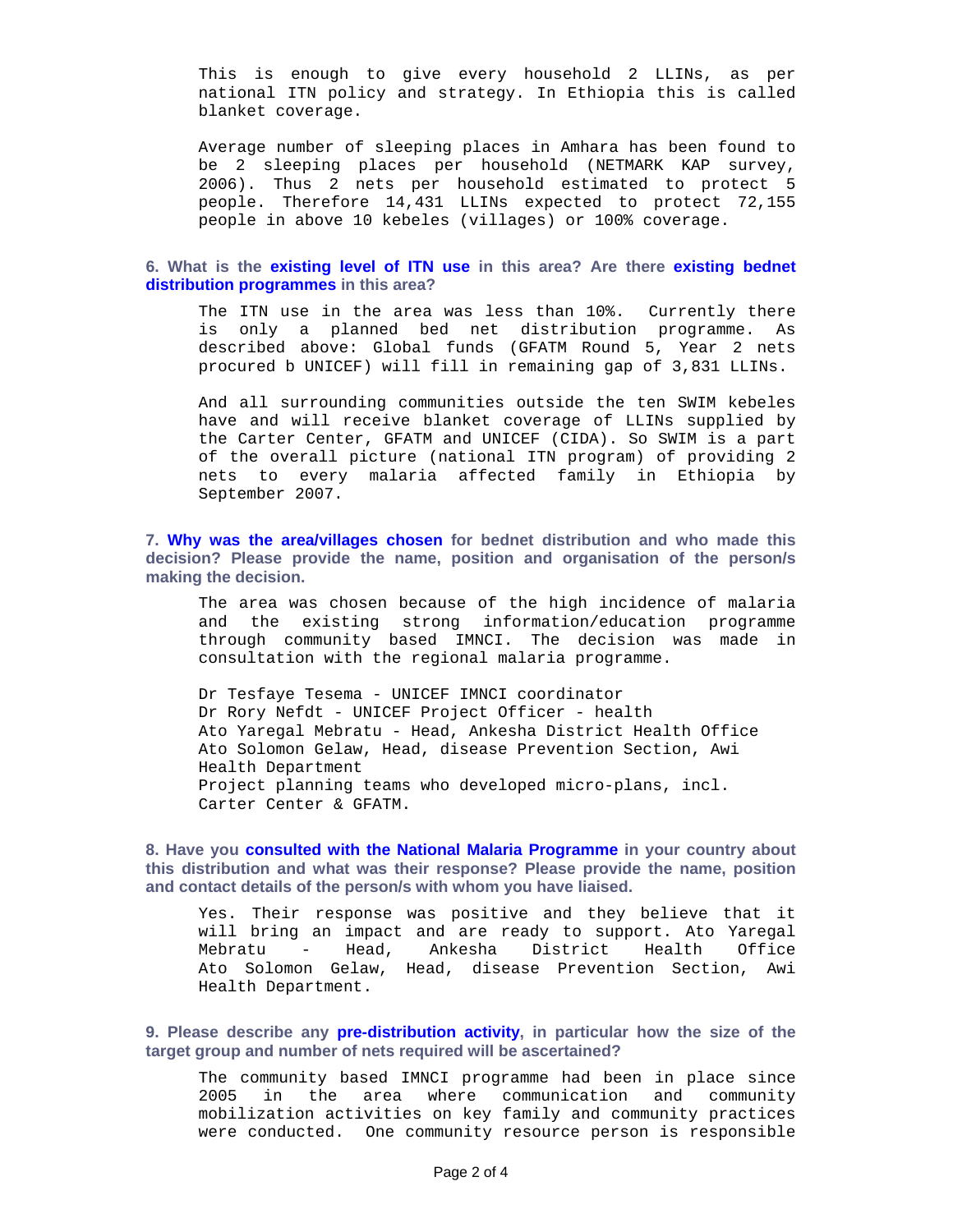for 50 households; all households are registered and are included in the activities.

**10. Please describe how the bednets will be distributed, by whom, whether distribution will be a focussed effort or part of a combined programme and if there will be an information/education component to the distribution? Please indicate over what time period (typically, the number of days or weeks) the distribution will occur.** 

The bed nets will be distributed by the community resource persons (CRPs) through the district health office immediately after its arrival in the district. The CRPs are volunteer community members who had been conducting a communication and community mobilization activities for the past two years on 20 key family and community practices which include prevention and control of malaria. The nets will be distributed over a 2-3 week period.

**11. What post-distribution follow-up is planned to assess the level of usage (hang-up percentage) of the nets? How long after the distribution will this assessment take place? Will you provide us with the findings? What will you be able to do subsequently to increase net hang-up if relevant?** 

The community resource persons are trained to conduct monthly and quarterly reports on their activities. Thus after the distribution they will be taught on how to assess and report on the utilization. UNICEF conducts household surveys (already 9 conducted across Ethiopia). FMOH has also conducted several other surveys with GFATM support. But this is to assess LLIN utilization rates based on statistically randomly selected kebeles to control for biases. These surveys usually cover LLINs irrespective of source of ITNs (a One Plan, One Budget, One Program approach).

Our main indicator is "% children/pregnant women sleeping under ITNs the previous night", but also have "% households with nets hanging". No specific survey plan has been developed for the 10 SWIM kebeles, but it is possible to do one - we usually conduct surveys post 6-months LLIN delivery to households. Advantage of SWIM kebeles is that they have IMNCI implemented, so human resources are available for social communication work (to increase utilization rates of LLINs, especialy by children and pregnant women) and link malaria treatment with prevention of re-infection through high LLIN utilization.They also can help conduct a household survey.

Yes, we can share all results with SWIM.

**12. Please give the name and contact information for the (government) head of the district health management team for the/each area. Please ensure you include contact information.** 

Ato Yaregal Mebratu Head, Ankesha District Health Office Cell +251918779244